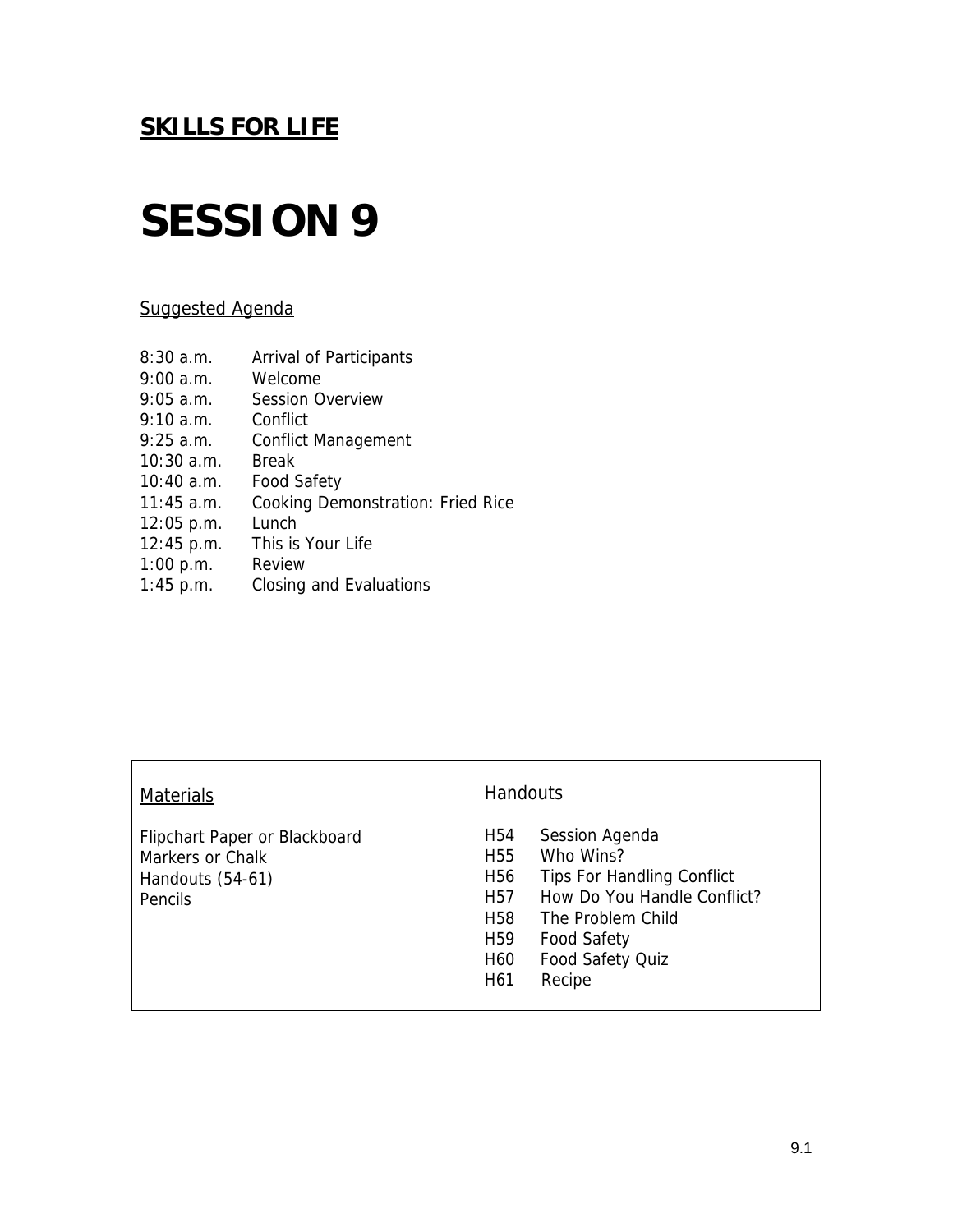# **TRAINING GUIDE**

**Participant Objectives and Activities: Successful participants will be able to:** 

1. Identify the goals and objectives of this session.

### **• Review the goals and objectives listed below with participants. Pass out the Session Agenda (Handout 54). (Time: 5 min.)**

### GOALS:

- 1. Enjoy ourselves.
- 2. Become healthier and happier.
- 3. LMA food, nutrition, and cooking.
- 4. LMA other issues of interest.

### OBJECTIVES:

- 1. Define conflict
- 2. Define steps to deal with conflict.
- 3. Describe general principles of food safety.
- 4. Describe the steps in preparing Fried Rice
- 2. Define conflict and its characteristics.

**• Brainstorm qualities and characteristics of conflict. Group will likely come up with very negative aspects; point out that conflict can have positive results too. Conflict definitions: to be in opposition; a clash of opposing ideas, interests, etc. (5 min.)** 

**• Have participants think of and make notes about last time they had a conflict and weren't satisfied with the result. Ask for examples. Where was it difficult? (10 min.) (Time: 15 min.)** 

(Transition): "There are definitely some do's and don'ts to handling conflict."

3. Describe successful ways of handling conflict.

**• Give participants Handout 55 and have them identify who wins in a series of different conflict scenarios. (10 min.) Which conflicts had a successful ending? Discuss the idea that it is often ideal (though not always possible) if all sides can come out winners in a conflict. (5 min.) (Time: 15 min.)**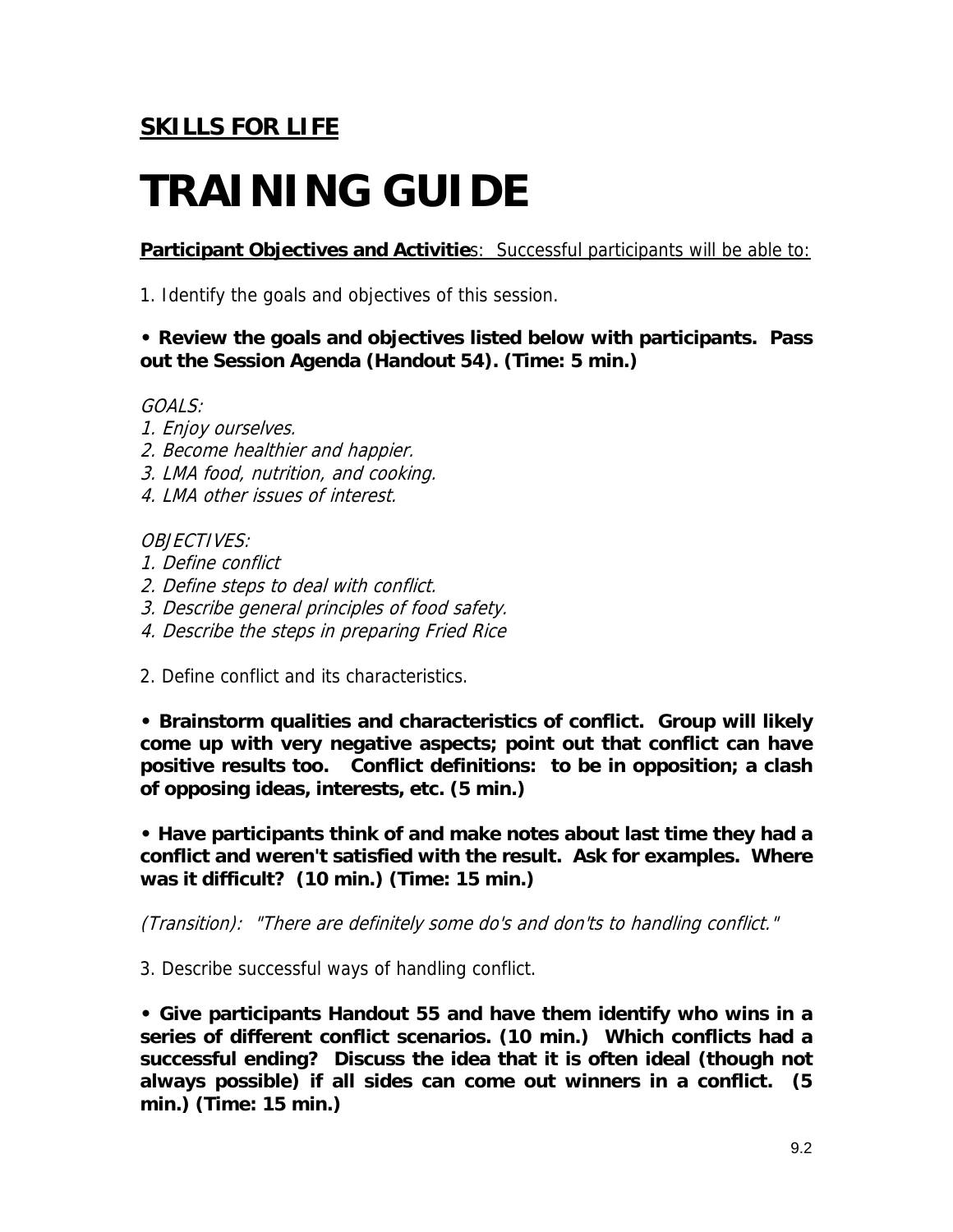**• Give participants a mixed list of good and bad tips for handling conflict that refer back to some basic communication techniques (Handout 56). Have them circle the ones that they have used or think would be okay to use. (10 min.) Discuss answers. Refer back to and review communication techniques such as "I statements" that have been covered in previous sessions. Apply these tips to Handout 55. (10 min.) (Time: 20 min.)** 

(Transition): "Just like problem solving, there are also specific steps to solve a conflict."

4. Describe steps for successfully dealing with conflicts.

**• Give participants a copy of Handout 56 and walk through steps. Have them find item in list on page 1 that is actually a good way to deal with conflict (5 min.). Refer back to problem solving steps. Discuss how conflict management has the same basic steps but usually deals with two or more people. Did they leave out any of these steps when they were unsuccessful in solving their personal conflict? Also review the idea of a `win-win' solution which, although often ideal, may not always be possible. For example, a boss may tell a subordinate to do something a particular way or else; a parent may discipline a child for `tough love' reasons, and the two may just have to agree to disagree on that issue. (15 min.)** 

5. Analyze a case study of conflict and identify conflict resolution steps.

**• In small groups brainstorm safety tips for storage, handling, preparation, and cooking. (15 min.) Report back to large group. (15 min.) (Time: 30 min.)** 

**• Describe safe food practices for particular types of food including meat and poultry. Provide and go over Handout 59 on Food Safety. (20 min.)?(See http://www.foodsafety.gov/~dms/fsebac.html)** 

**• Give participants Food Safety Quiz (Handout 60). Use this as a vehicle to discuss topic. (15 min.) (Time: 35 min.)** 

6. Describe the procedures for preparing a recipe item and meal at home.

**• Discuss the ingredients, equipment, and procedures for preparing the menu item (Handout 61). Discuss substitutions, variations, and any other pertinent information. (Time: 20 min.)**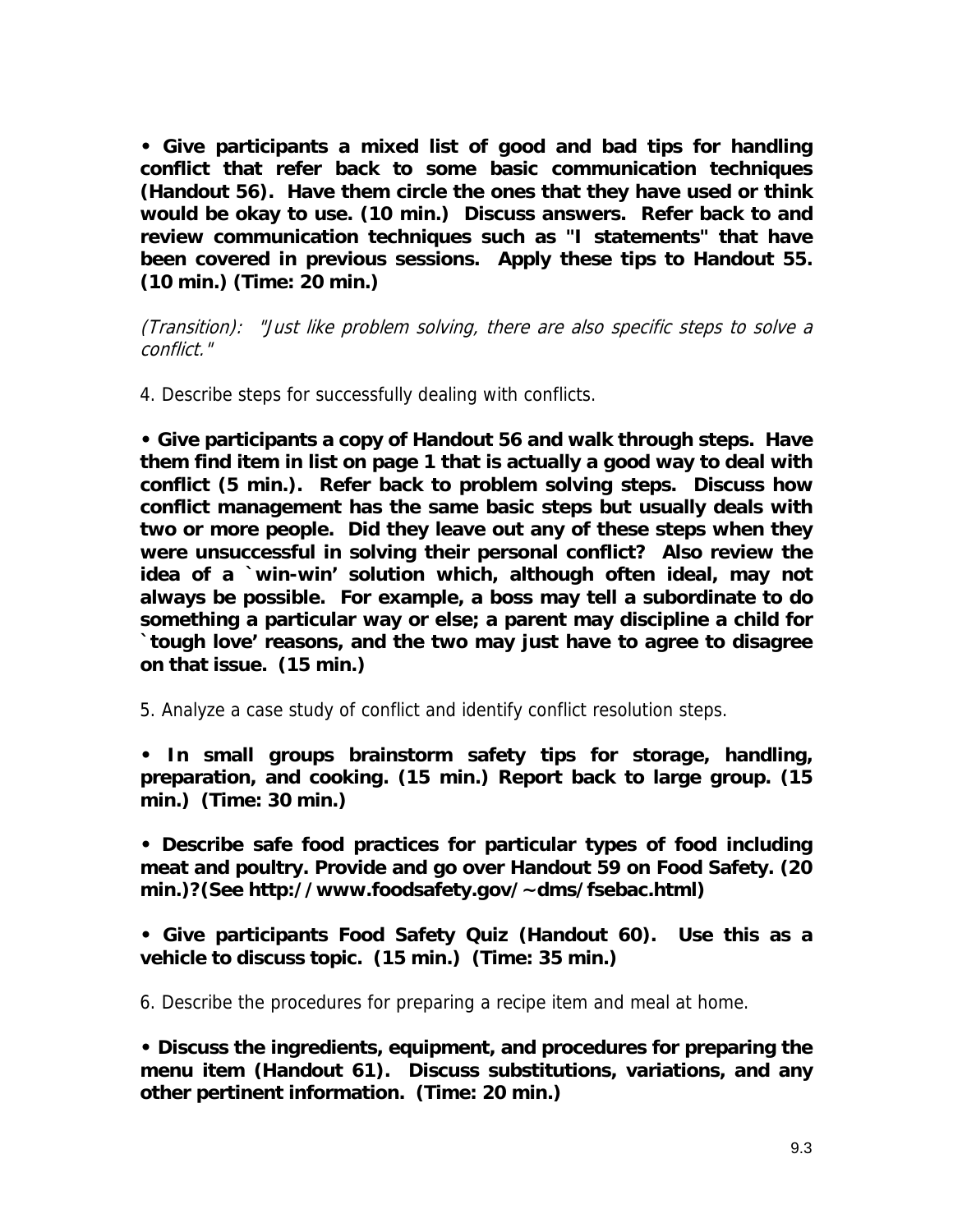(After Lunch Initiator): "We discussed some session goals and objectives earlier in the day. Now I want you to take some time and reflect on one objective or goal that you would like to accomplish. Think back to the goal you set last session."

7. Write a personal goal that includes strategies to achieve and evaluate it.

### **• Refer to goals and objectives instructions from previous Sessions and adapt to current Session as appropriate. (Time: 20 min.)**

8. Review/Evaluation.

**• Review concepts previously discussed in Club sessions. Play the Food Game or give a Nutrition Quiz and/or use evaluation/ closing exercises**  as time **time permits**. **(SEE Appendix 14 & 15.) (Time: 15 min.)**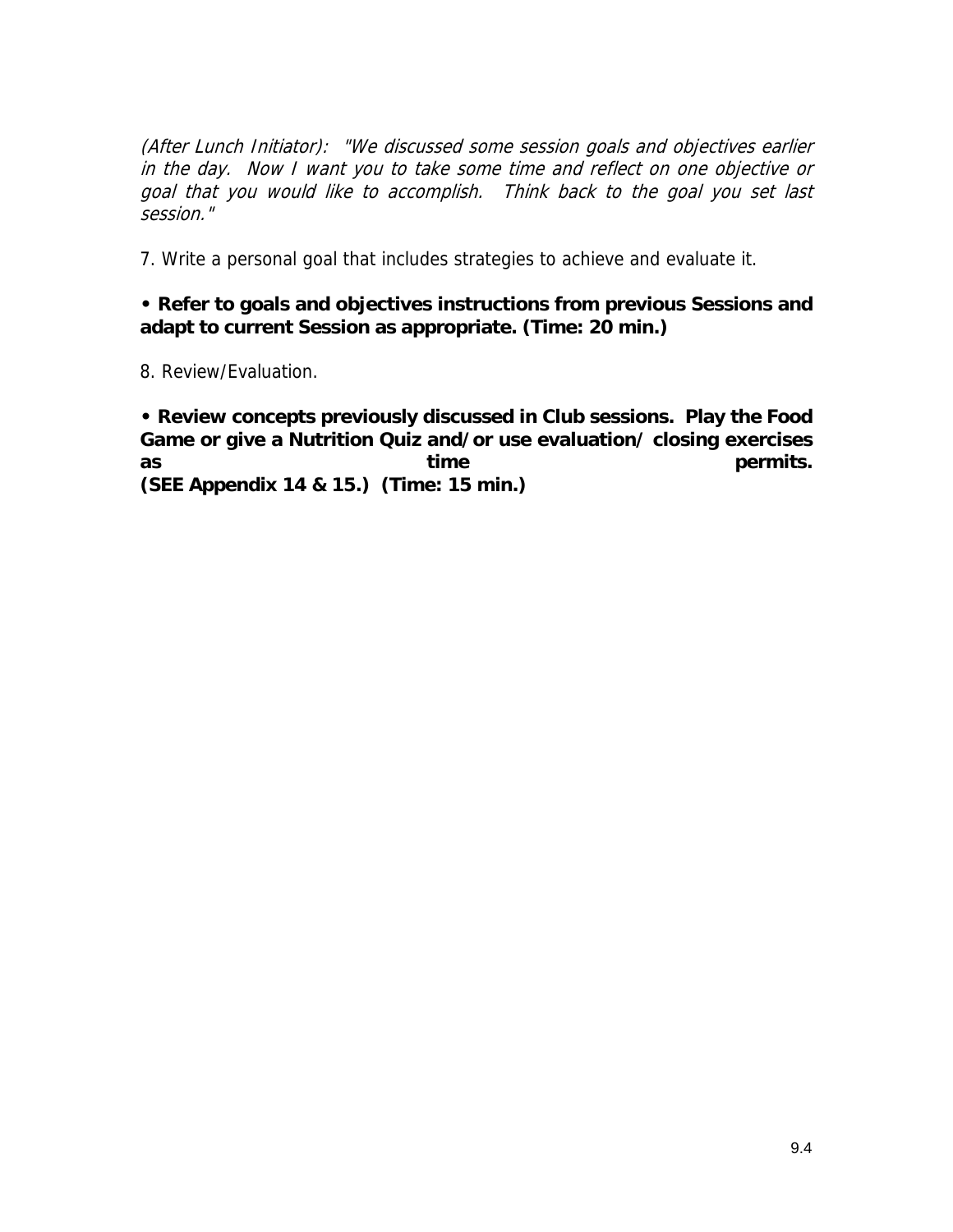# **SESSION AGENDA**



**CONFLICT** What causes conflict? Why?

SESSION OVERVIEW

### CONFLICT MANAGEMENT

Do you always agree with everyone? When you disagree, how do you handle conflicts that may occur? We will discuss tips and specific steps for solving conflicts.

FOOD SAFETY Safe ways to handle and store foods are our topics.

THE COOK'S CORNER Fried Rice

LUNCH Try it. You'll like it.

THIS IS YOUR LIFE Set a personal goal to accomplish.

CLOSING AND EVALUATION

NEXT CLUB MEETING IS ON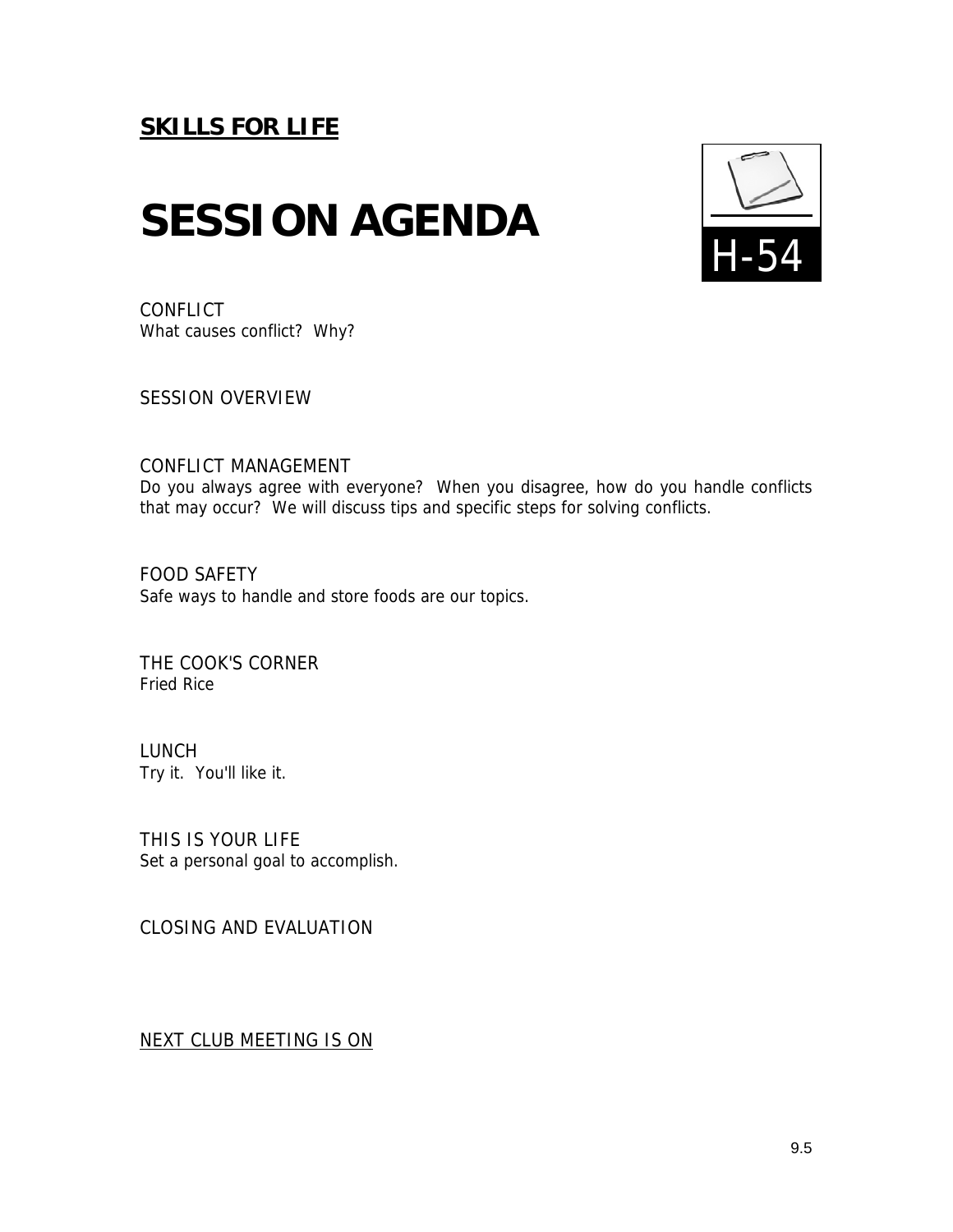# **WHO WINS?**



Page 1 of 2

### **Directions:**

Which person wins in the scenarios below? Who loses? Fill in your answers on the lines that are provided.

1. When your husband becomes stressed out, he yells at people. So when he is having a bad day, you get out of the house.

2. You are a boss at a company. Your employees must arrive promptly at 9:00 a.m. If they don't, you will fire them.

3. The other day your best friend started talking about what a terrible job the President is doing. You voted for the President and did not want to argue so you started talking about the kids.

4. One of your coworkers never seems to want to do anything the way you want him to do. So you simply let him know that if he doesn't start doing things your way, you may let the boss know a few things about his past.

5. You are in the cashier's line at the grocery store. Your four-year old is "driving you nuts" by constantly asking you to buy him a candy bar. You decide to just buy it for him rather than go "stark raving mad."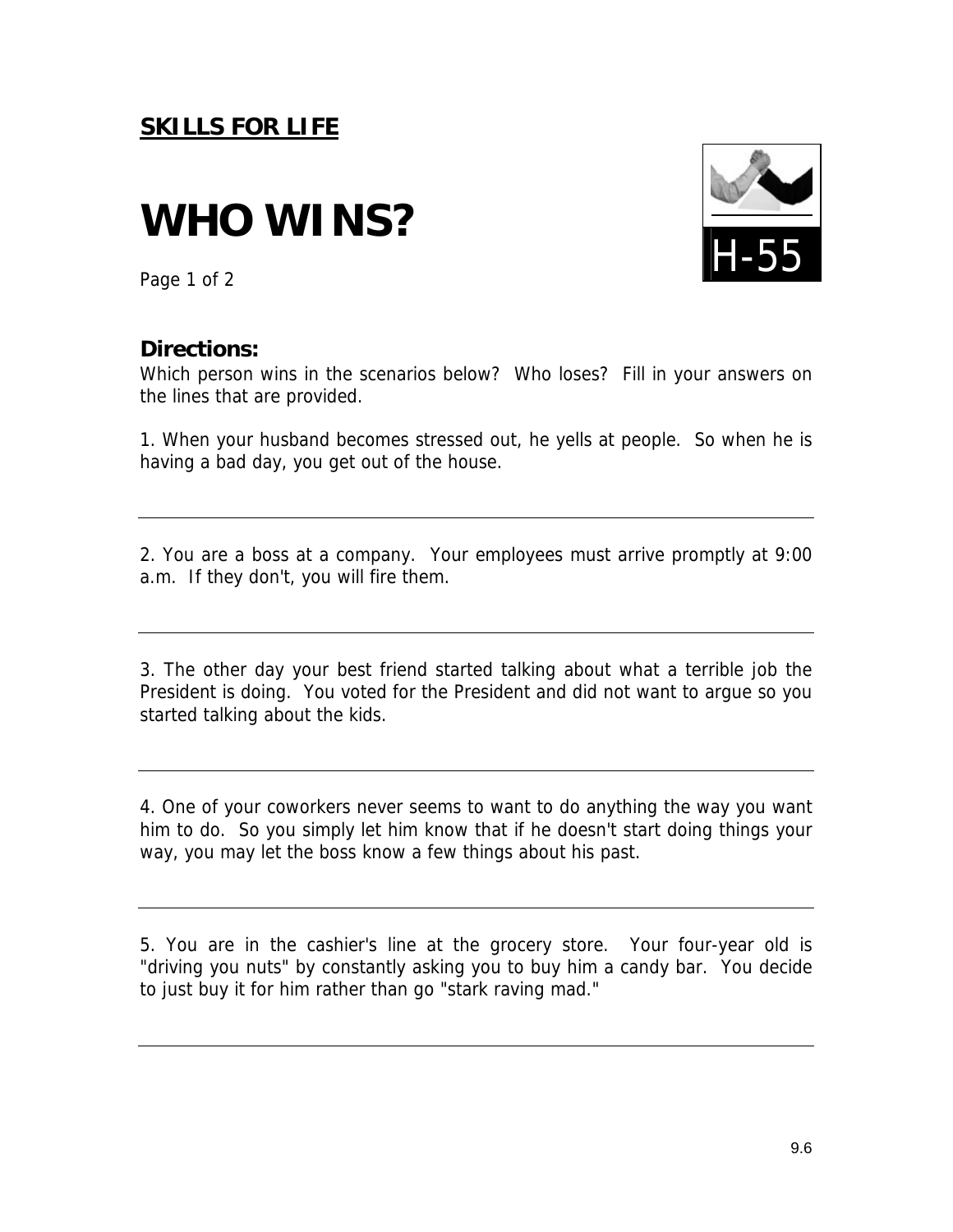6. The other day at work, after a long day, the copier broke down when you were using it. Your boss walked by and told you that if you used it right, it wouldn't break. You know you used it right, but are too tired to argue with your boss. You tell him you will use it right next time just so that he will go away.

7. You are arguing with your 80-year-old grandmother about the best way to prepare spaghetti. Finally, you tell her that she is right just so she will leave you alone.

8. You really want your spouse to take you to the movies. So for the next month you tell him or her that you never do anything fun and you really want to go to the movies. Finally, your spouse takes you to the movies.

9. You are at your parents' house and arguing with your brother about an incident that happened when you were a child. You ask your mother who is right about what happened.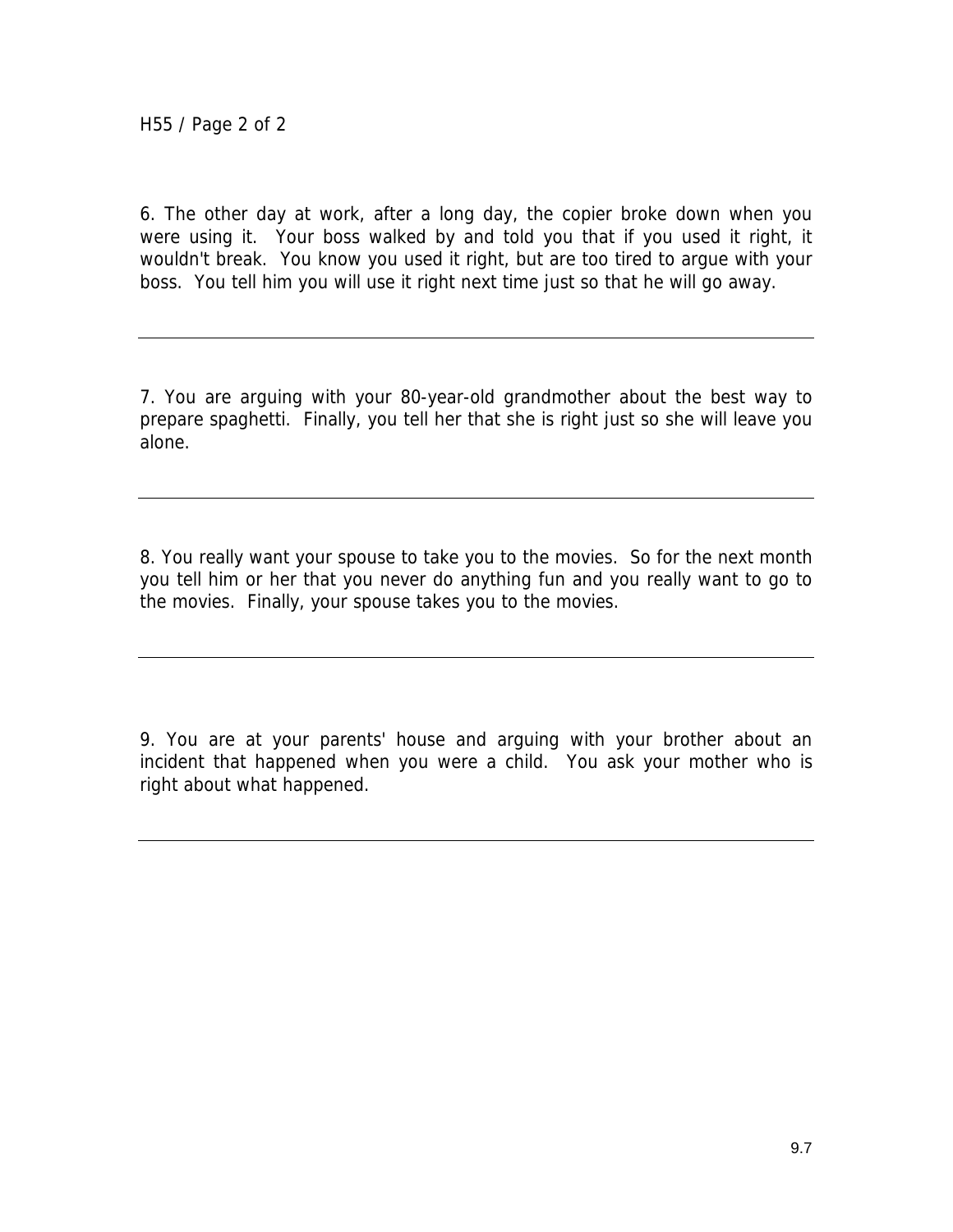# **TIPS FOR HANDLING CONFLICT**



Directions:

Circle the suggestions below that would be helpful in solving a conflict.

- 1. Do not say things about a situation that you are not sure are true.
- 2. It is okay to offer some solutions before you totally understand the problem.
- 3. You may not always need the other person's point of view to solve a problem.
- 4. It is okay to judge people if you know you are right. For example, "You did that to hurt me."
- 5. Make good eye contact with the person and let them know you are listening by saying: "I see, Uh-huh, etc."
- 6. Make the other person repeat what you have said in his or her own words to make sure he/she understands.
- 7. Insulting people by name-calling is okay depending on the person.
- 8. Focus on the problem not the person.
- 9. Find something to agree on. There is always something to agree on.
- 10. Be calm.

Answer Key: 1,5,6,8-10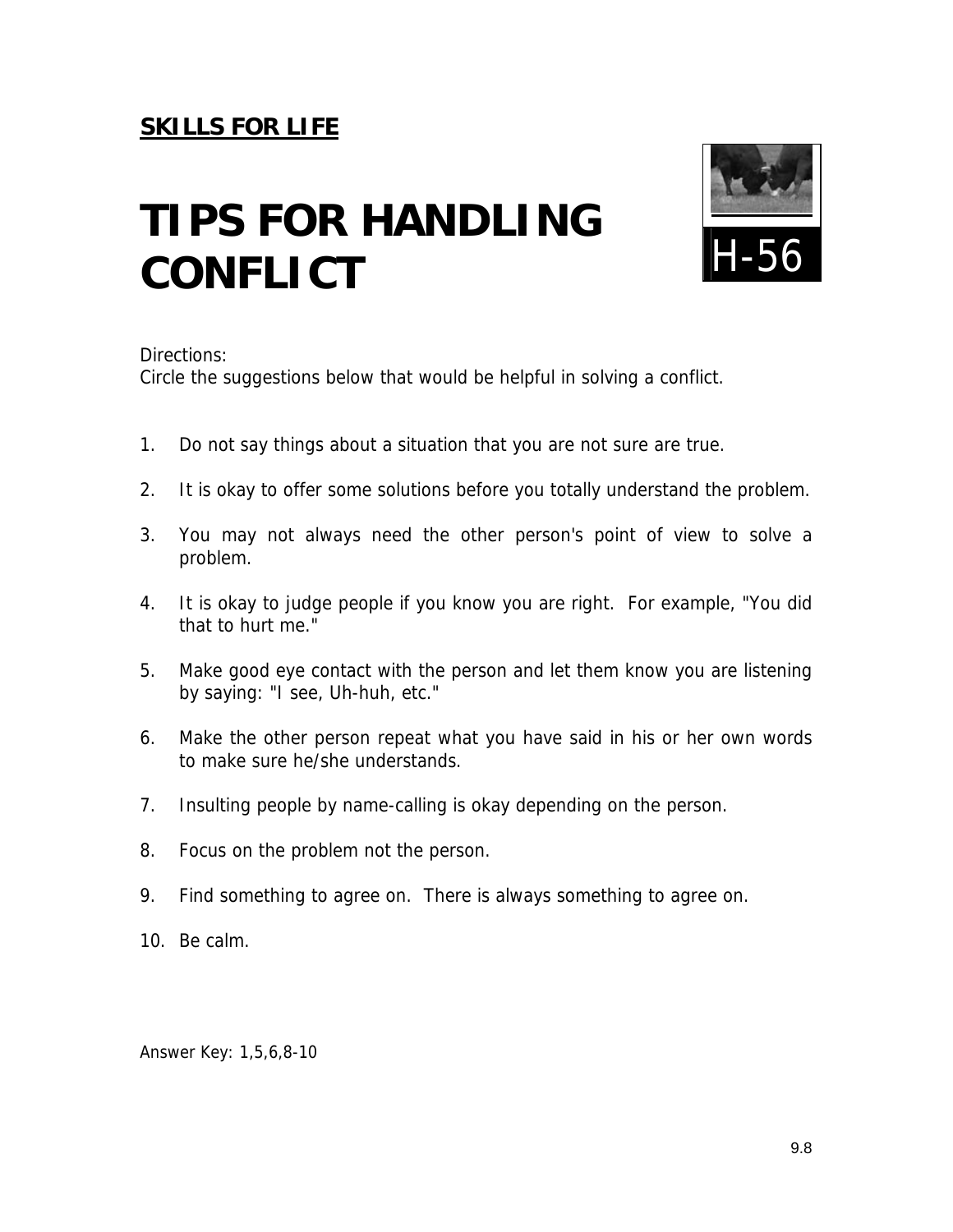# **HOW DO YOU HANDLE CONFLICT?**



Page 1 of 4

**Do you always agree with family members, friends, or people at work? Most of us do not and need to find good ways to deal with disagreements or conflicts when they happen. Some people feel that conflicts are bad and have trouble dealing with them. Conflicts may cause more problems when we do a poor job of handling them. When we handle conflicts well, it helps us learn more about ourselves and others, solve problems, learn new ideas, and make relationships stronger.** 

How do you handle conflicts?

Which of the ways listed below have you used to handle a disagreement or conflict?

- 1. Used your power or authority to win.
- 2. Ignored or avoided the other person.
- 3. Changed the subject.
- 4. Bullied the other person so that you got your way.
- 5. Tried to understand the other person's point of view.
- 6. Gave in.
- 7. Apologized or admitted you were wrong even if you were not.
- 8. Pretended to agree.
- 9. Whined or complained until you got your way.
- 10. Had another person decide who was right.

All of these can have bad results because one side feels like it won and the other side feels like it lost. The best way to handle conflict is to make sure that both sides win. In order for both sides to win, they both must be involved in solving the conflict. Follow the steps on the next two pages to make sure both sides win in your disagreements and conflicts. Write out your answers at each step.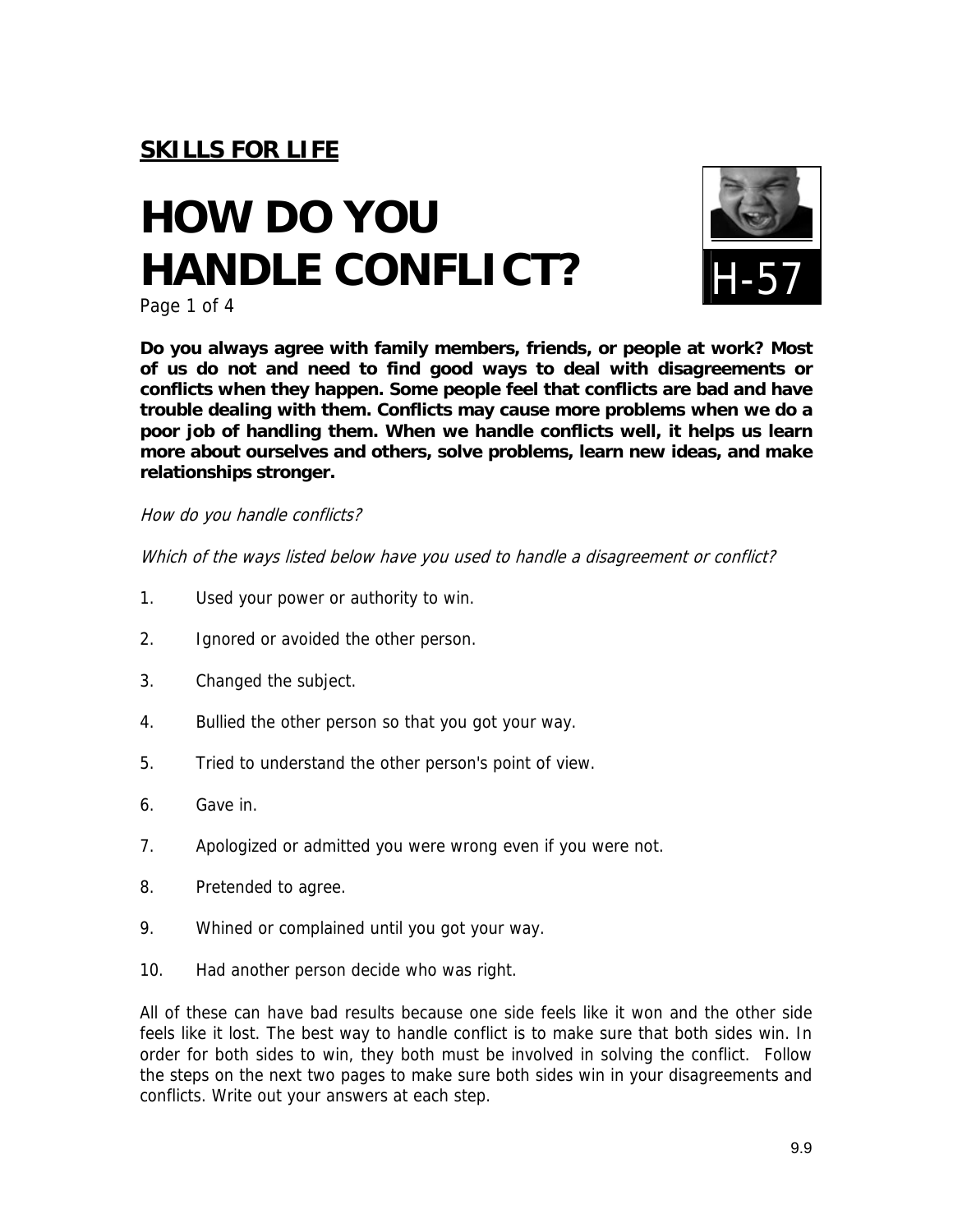H57 / Page 2 of 4

### **Steps To Make Sure Both Sides Win**

STEP 1: Each person gives his or her side of the story.

Start these steps by asking someone what is bothering them. Listen carefully and agree not to interrupt each other. Then give your side and try not to be emotional, defensive, or judgmental. Start your statements with "l." Do not judge or attack the other person. For example, do not say "You did that to hurt me." Instead you might say, "When you do that I feel..." Do not make accusations. After you finish talking, have the other person tell you what you just said to make sure the other person understands. (You might say, "Please tell me what I just said.")

STEP 2: Identify and define the problem together.

Before you can solve a problem, you have to make sure you understand what it is. What are the facts? What does each person want or need? Develop a statement of the problem together that does not mention names. The statement should provide for the needs and wants of each person. (For example, a problem statement might be: "How can a smoker and nonsmoker survive living together in the same house?")

STEP 3: List all the possible solutions to the problem.

Each of you should think of all the possible ways to deal with the conflict. Do not criticize or rule out any solutions at this time, and list everything that is mentioned. List a solution on each line.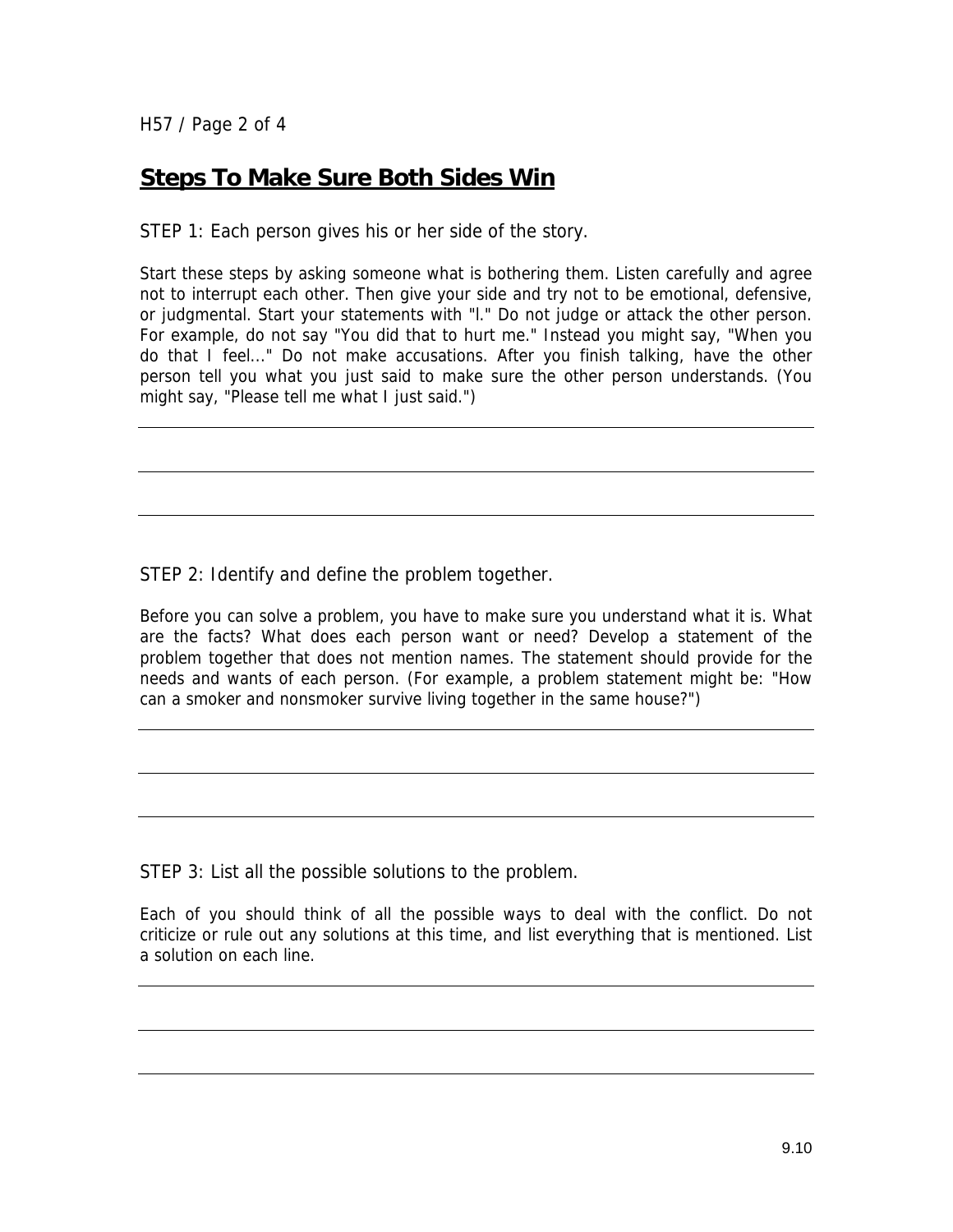H57 / Page 3 of 4

STEP 4: Evaluate each possible solution.

Discuss the benefits, costs, and possible results of trying each solution you listed in STEP 3. Then cross out solutions in STEP 3 that are too expensive or not possible.

STEP 5: Choose which solution you are going to try first.

Choose a solution together from STEP 3 that both of you could live with. To start this step, ask the other person what solutions they like so you can begin to agree and disagree on different ones.

STEP 6: Make a plan to try the solution you chose. Then try it.

Who will do what? What steps will they take? When will they do it? Where will they do it? What materials or resources will they need? Now try it.

| Who? | How? When? | <b>Materials or Resources</b> |
|------|------------|-------------------------------|
|      |            |                               |
|      |            |                               |
|      |            |                               |
|      |            |                               |
|      |            |                               |
|      |            |                               |
|      |            |                               |
|      |            |                               |

STEP 7: Decide how the solution you chose is working.

Did your solution work? If not, then change the plan or pick another solution to try. Keep trying different solutions until you solve the conflict. Do STEPS 6 and 7 over for each solution you try.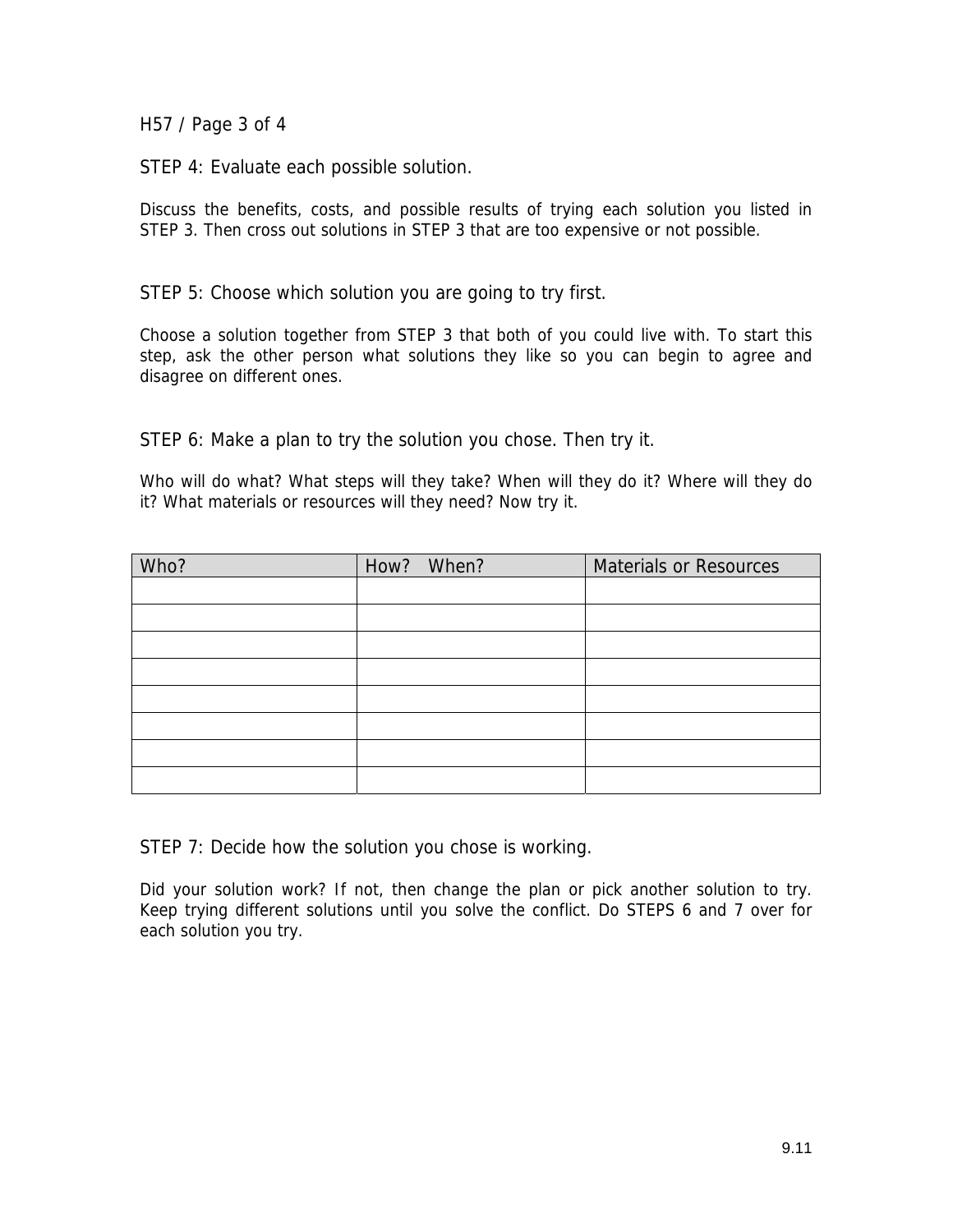H57 / Page 4 of 4

As you work together through the steps on pages 2 and 3, remember the hints listed below:

- 1. Do not say things about the situation that you are not sure are true.
- 2. Before you offer solutions, make sure you understand the problem.
- 3. Invite the other person to talk.
- 4. Do not judge or attack the other person. For example, do not say "You did that to hurt me.' Instead you might say, "When you do that I feel ...............
- 5. Keep the tone of your voice at a reasonable level. Make eye contact with the person. Let the person know you are listening by saying: "I see, Uh huh ..........
- 6. As you work through the steps repeat what the other person has said in your own words to make sure you understand. For example, you could say "So you are saying" or "What I hear you saying is that…."
- 7. Do not get personal by insulting the person or by name calling. Focus on the problem not the individual.
- 8. Do not rush to talk when you both are silent. Each of you needs to think before you speak.
- 9. Find something to agree on. There is always something to agree on.
- 10. Calm down.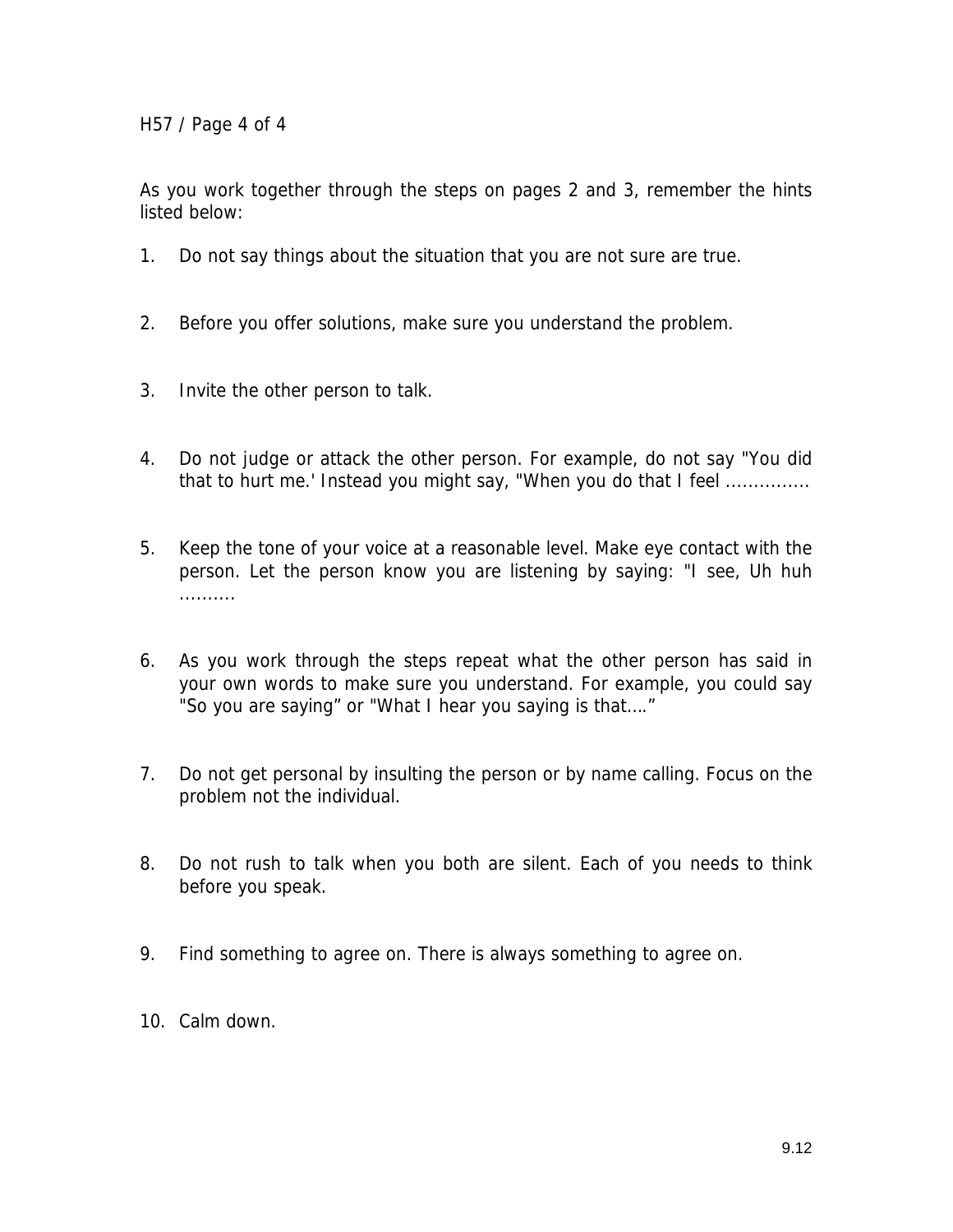## **THE PROBLEM CHILD**



### **Directions:**

Read the following story and answer the questions at the end.

Your daughter Diane is 16 years old. She has always been "strong headed" but has basically been a good child. Now that she is older, a more serious problem has developed. She has been spending a lot of time with another 16-year-old male who is a known troublemaker. You are worried that she may be getting involved with drugs or in danger of becoming pregnant.

Last night Diane did not come home until 1:00 a.m. even though she agreed to be home at 9:00 p.m. This morning you tell her that you need to talk to her later in her room. She meets you there. You tell her your concerns and that you think she was out late with the boy last night. She interrupts you several times, but you keep on talking. At one point, you tell her, "You are trying to hurt me by disobeying me." You then give her time to speak and are quiet as she tells her side of the story. She denies that she was with the boy and states that she was at a girlfriend's house.

As you continue to talk, you make it clear that the problem is that you care about her and worry when you don't know where she is. You make your daughter repeat what you have just said to make sure she understands what you are saying. She nods in understanding. You think for a second and decide that from now on she needs to call you if she won't be home on time. Your daughter agrees to do so. You end the talk and hurry off to work so you won't be late.

Two weeks later your daughter comes home late again and does not call you. You confront her, and she states that she did not have a quarter.

1. What did the mother do that was helpful? What did she do that was not helpful?

2. What did Diane do that was helpful? What did she do that was not helpful?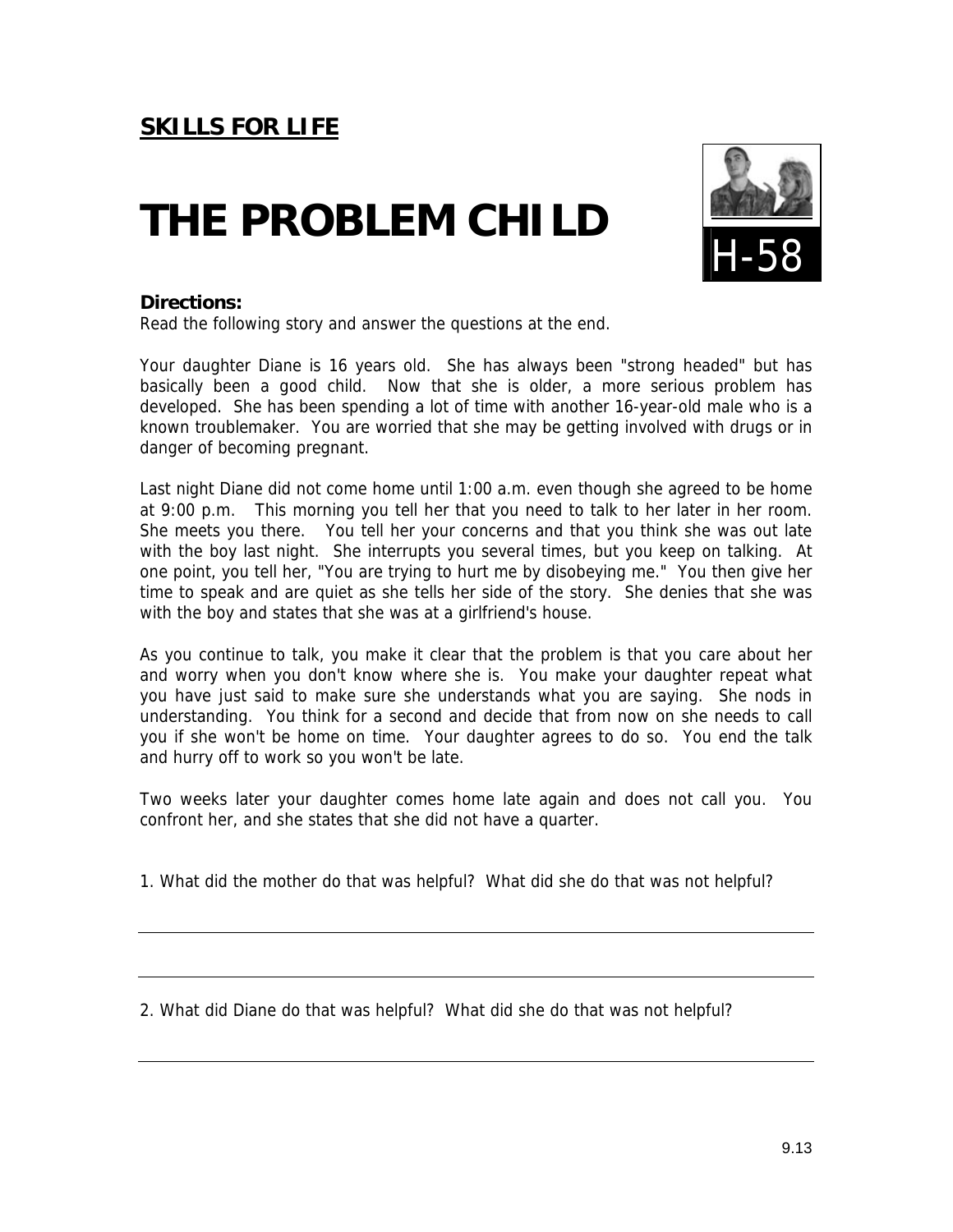## **FOOD SAFETY**

Page 1 of 3

### **Why Worry?**

- 90 million people a year are affected; 9,000 people die.
- Symptoms of food-borne illness are a lot like the flu: vomiting, nausea. People may think they have the flu but actually have contacted food poisoning.

### **Steps to Food Safety**

### **Clean**

- Wash your hands with hot soapy water before handling food and after using the bathroom, changing diapers and handling pets.
- Wash your cutting boards, dishes, utensils and counter tops with hot soapy water after preparing each food item and before you go on to the next food.
- Use plastic or other non-porous cutting boards. These boards should be run through the dishwasher—or washed in hot soapy water—after use.

### **Separate**

- Separate raw meat, poultry and seafood from other foods in your grocery shopping cart and in your refrigerator.
- If possible, use a different cutting board for raw meat products.
- Always wash hands, cutting boards, dishes and utensils with hot soapy water after they come in contact with raw meat, poultry and seafood.
- Never place cooked food on a plate which previously held raw meat, poultry or seafood.
- Cook to proper temperatures
- Use a clean thermometer, which measures the internal temperature of cooked foods, to make sure meat, poultry, casseroles and other foods are cooked all the way through. Cook roasts and steaks to at least 145°F. Whole poultry should be cooked to 180°F for doneness.

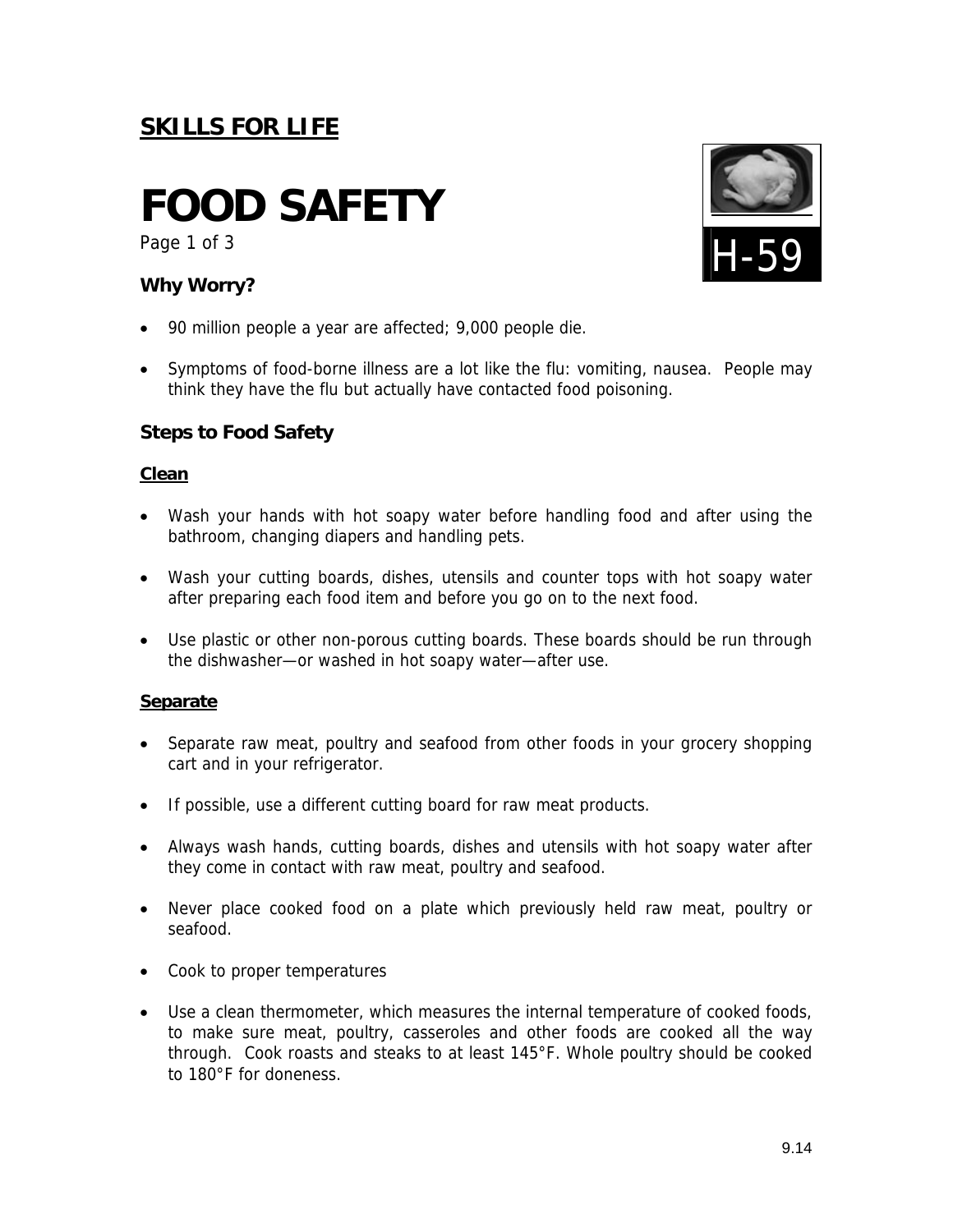## H-59 / Page 2 of 3

| <b>Raw Food</b>                 | <b>Internal Temperature</b> |  |  |  |
|---------------------------------|-----------------------------|--|--|--|
| <b>Ground Products</b>          |                             |  |  |  |
| Hamburger                       | 160°F                       |  |  |  |
| Beef, veal, lamb, pork          | 160°F                       |  |  |  |
| Chicken, turkey                 | 165°F                       |  |  |  |
| Beef, Veal, Lamb                |                             |  |  |  |
| Roasts & Steaks                 |                             |  |  |  |
| medium-rare                     | 145°F                       |  |  |  |
| Medium                          | 160°F                       |  |  |  |
| well-done                       | 170°F                       |  |  |  |
| <b>Pork</b>                     |                             |  |  |  |
| Chops, roast, ribs              |                             |  |  |  |
| Medium                          | 160°F                       |  |  |  |
| well-done                       | 170°F                       |  |  |  |
| Ham, fresh                      | 160°F                       |  |  |  |
| Sausage, fresh                  | 160°F                       |  |  |  |
| <b>Poultry</b>                  |                             |  |  |  |
| Chicken, whole & pieces         | 180°F                       |  |  |  |
| <b>Duck</b>                     | 180°F                       |  |  |  |
| Turkey (unstuffed)              | 180°F                       |  |  |  |
| Whole                           | 180°F                       |  |  |  |
| Breast                          | $170°$ F                    |  |  |  |
| Dark meat                       | 180°F                       |  |  |  |
| Stuffing<br>(cooked separately) | 165°F                       |  |  |  |
| <b>Eggs</b>                     |                             |  |  |  |
| Fried, poached                  | yolk & white are firm       |  |  |  |
| Casseroles                      | 160°F                       |  |  |  |
| Sauces, custards                | 160°F                       |  |  |  |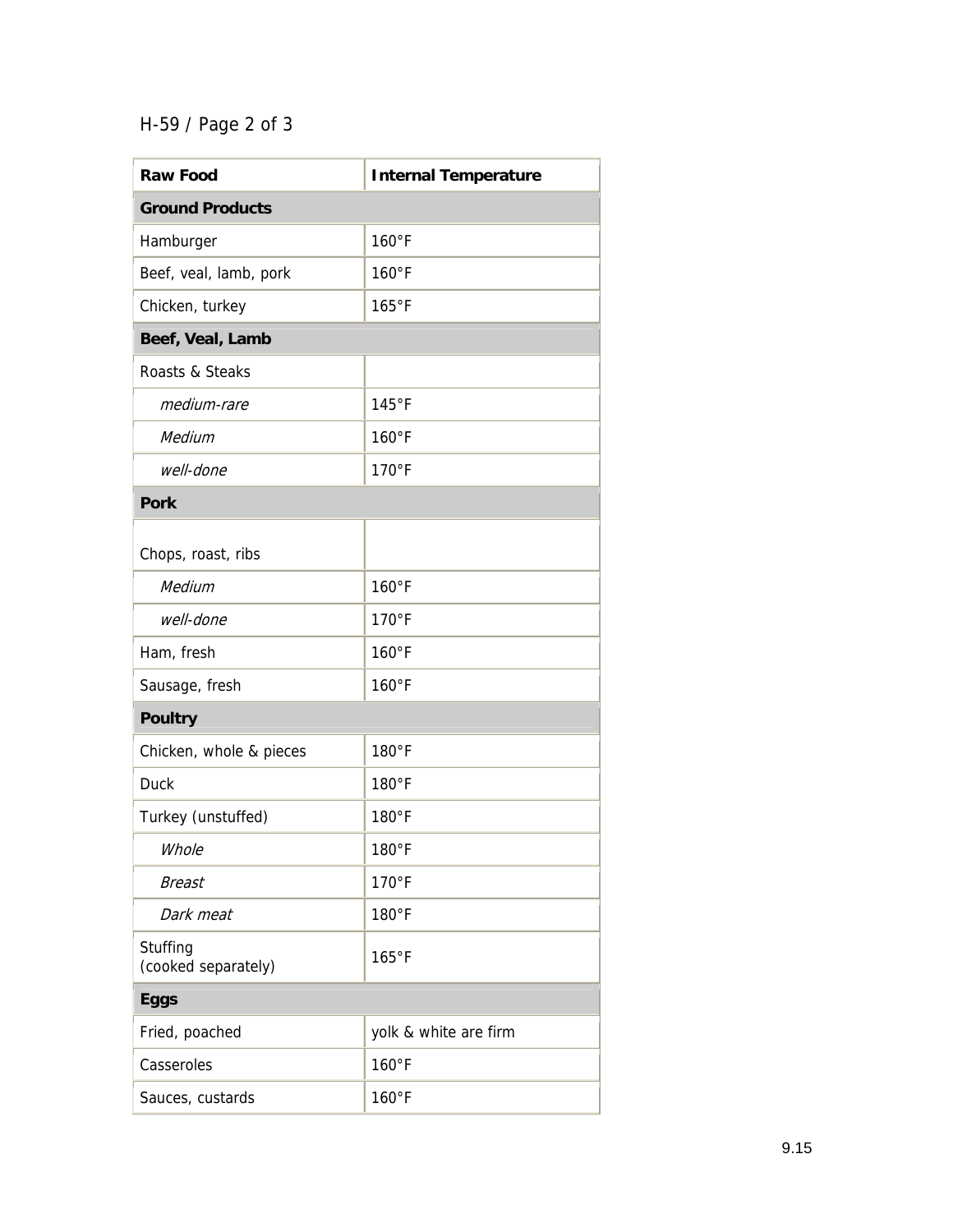H-59 / Page 3 of 3

### **Cook to proper temperatures**

- Use a clean thermometer, which measures the internal temperature of cooked foods, to make sure meat, poultry, casseroles and other foods are cooked all the way through.
- Cook roasts and steaks to at least 145°F. Whole poultry should be cooked to 180°F for doneness.
- Cook ground beef, where bacteria can spread during processing, to at least 160°F. If a thermometer is not available, do not eat ground beef that is still pink inside.
- Cook eggs until the yolk and white are firm. Don't use recipes in which eggs remain raw or only partially cooked.
- Fish should be opaque and flake easily with a fork.
- When cooking in a microwave oven, for best results cover food, stir and rotate for even cooking. If there is no turntable, rotate the dish by hand once or twice during cooking.
- Bring sauces, soups and gravy to a boil when reheating. Heat other leftovers thoroughly to 165°F.

### **Chill**

- Refrigerate or freeze perishables, prepared food and leftovers within two hours.
- Never defrost food at room temperature. Thaw food in the refrigerator, under cold running water or in the microwave. Marinate foods in the refrigerator.
- Divide large amounts of leftovers into small, shallow containers for quick cooling in the refrigerator.
- Don't pack the refrigerator. Cool air must circulate to keep food safe.

Source: Various.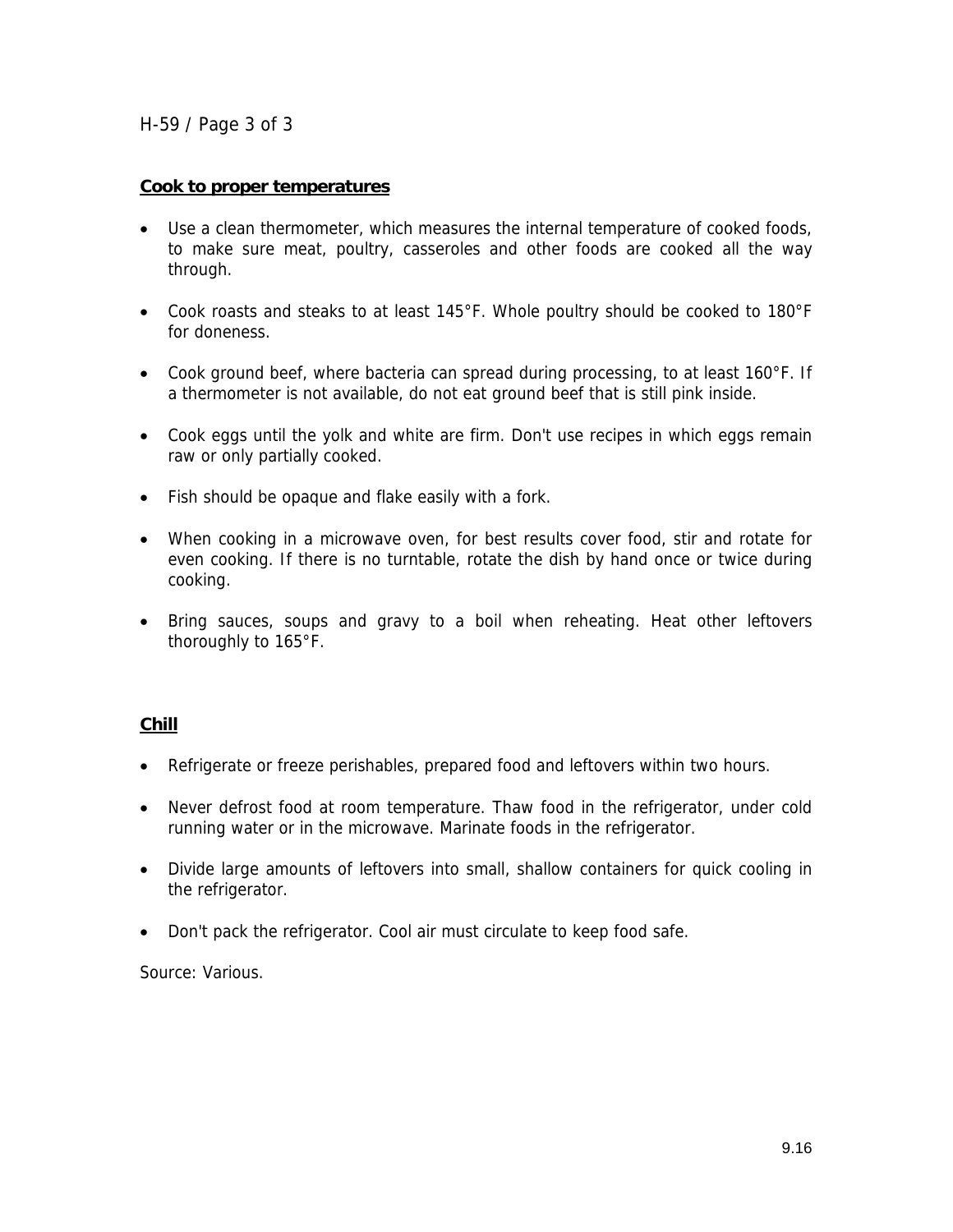## **FOOD SAFETY QUIZ**

Put "T" for true or "F" for false by each statement.

- \_\_ 1. Bacteria can be transferred to food from another source, such as hands.
- \_\_ 2. Raw food can safely be left at room temperature longer than two hours.
- \_\_ 3. It's safe to defrost food in the refrigerator.
- \_\_ 4. It's safe to cut up raw meat and salad on the same cutting board.
- \_\_ 5. You should order hamburgers cooked well-done for maximum safety.
- \_\_ 6. Rocky was right, raw eggs are safe to eat.
- \_\_ 7. You can tell meat is cooked to a safe temperature by how it looks.
- \_\_ 8. It's safe to marinate meat overnight on the kitchen counter.
- \_\_ 9. You should never put cooked meat on the same plate that held raw meat.
- \_\_ 10. It's safe to wash kitchen surfaces with cold water and no soap.

(Answer Key: 1 T, 2 F, 3 T, 4 F, 5 T, 6 F, 7 F, 8 F, 9 T, 10 F)